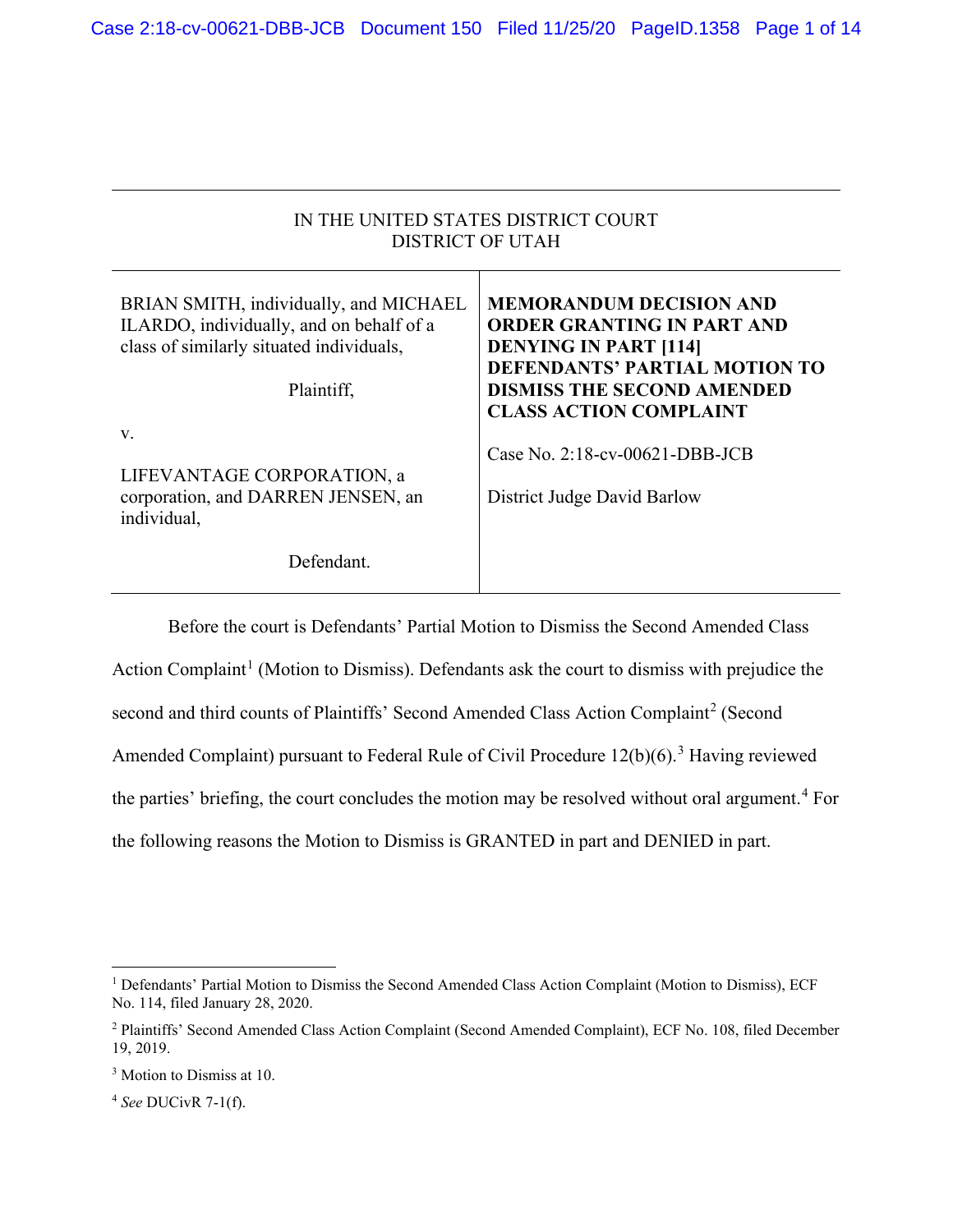#### **BACKGROUND**

Defendant LifeVantage is a Delaware corporation, headquartered in Sandy, Utah.<sup>5</sup> Defendant Darren Jensen has been the CEO of LifeVantage since 2015. <sup>6</sup> In 2004 LifeVantage acquired the rights to its primary product, Protandim,<sup>7</sup> which is a supplement purported to provide numerous health benefits.<sup>8</sup> From 2004 until 2009 LifeVantage sold Protandim "through traditional retail channels" without much success.<sup>9</sup>

In late 2008 or early 2009, LifeVantage transitioned from traditional retail sales into multilevel marketing, <sup>10</sup> selling a distributorship opportunity to buy and resell its products, such as Protandim.<sup>11</sup> As part of its multilevel marketing approach, LifeVantage "coordinate[d] recruiting events and attract[ed] new, unsophisticated Distributors."<sup>12</sup> LifeVantage held conventions that "thousands of Distributors and potential Distributors" attended.<sup>13</sup> "Distributors and potential Distributors were encouraged to participate in open Facebook groups,"<sup>14</sup> and Jensen "ha[d] a noticeable social media presence where he pushed the 'business opportunity' directly to the public."<sup>15</sup> LifeVantage also presented information about its distributorships on its

- <sup>7</sup> *Id.* at ¶ 43.
- <sup>8</sup> *Id.* at ¶¶ 2, 5, 37, 38.
- <sup>9</sup> *Id.* at ¶¶ 55, 57.
- <sup>10</sup> *Id.* at ¶ 59.

- <sup>13</sup> *Id.* at ¶ 150.
- <sup>14</sup> *Id.* at ¶ 154.
- <sup>15</sup> *Id.* at ¶ 197.

<sup>5</sup> Second Amended Complaint at ¶ 37.

<sup>6</sup> *Id.* at ¶¶ 39, 81.

<sup>&</sup>lt;sup>11</sup> Second Amended Complaint at  $\P$  2.

<sup>12</sup> *Id.* at ¶ 86.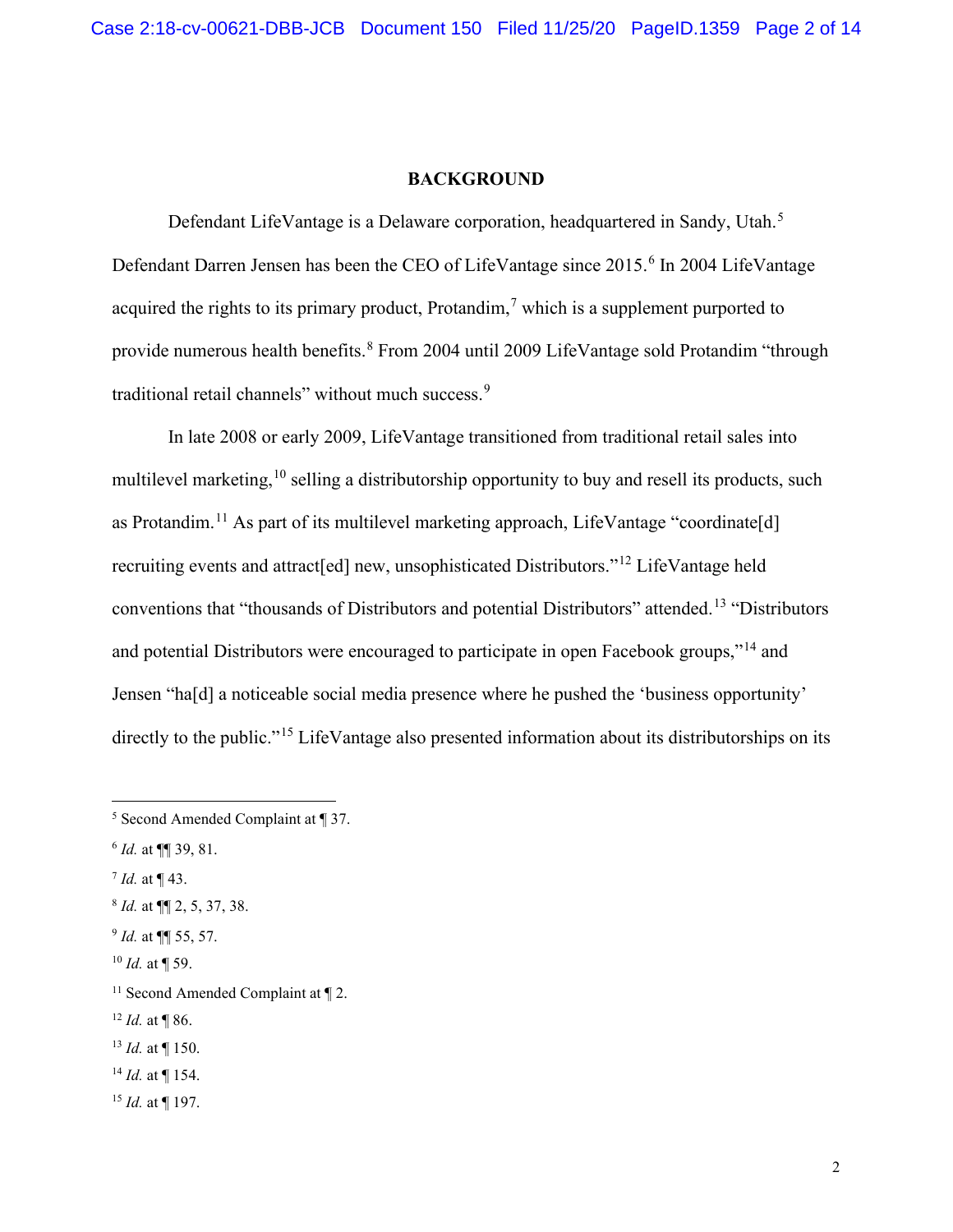website, where site visitors could find the LifeVantage Compensation Plan (Plan).<sup>16</sup> As a result of these efforts, LifeVantage gained "hundreds of thousands" of customers who paid for the "business opportunity," or, "the right to participate in LifeVantage's new business model."<sup>17</sup>

Once enrolled, these customers are classified as LifeVantage Distributors and are subject to the terms of the Distributor Agreement, Policies and Procedures, Plan, and Plan Highlights.<sup>18</sup> The Distributor Agreement, Policies and Procedures, and Plan are referred to here as the Distributor Documents. It is alleged that through these Distributor Documents LifeVantage offers and sells distributorships to the public, making offerings to over 2,000 Distributor investors each year. $^{19}$ 

Plaintiff Brian Smith enrolled as a distributor with LifeVantage in March 2016<sup>20</sup> after he was approached by a LifeVantage Distributor.<sup>21</sup> Prior to enrolling, Smith attended two LifeVantage meetings hosted by Distributors<sup>22</sup> and "carefully considered the statements and videos about both the product claims and the 'business opportunity.'"<sup>23</sup> He then enrolled by providing his credit card information to a LifeVantage Distributor.<sup>24</sup> Smith purchased the Start Kit, Platinum Pack, and signed up to receive an automatic shipment of the LifeVantage product

<sup>16</sup> *See id.* at ¶ 144.

<sup>&</sup>lt;sup>17</sup> Second Amended Complaint at  $\P$  62.

 $^{18}$  *Id.* at ¶ 15.

<sup>19</sup> *Id.* at ¶¶ 276, 278.

<sup>20</sup> *Id.* at ¶ 13.

 $^{21}$  *Id.* at ¶ 11.

<sup>&</sup>lt;sup>22</sup> Second Amended Complaint at  $\P$  11.

<sup>23</sup> *Id.* at ¶ 13.

<sup>24</sup> *Id.* at ¶ 14.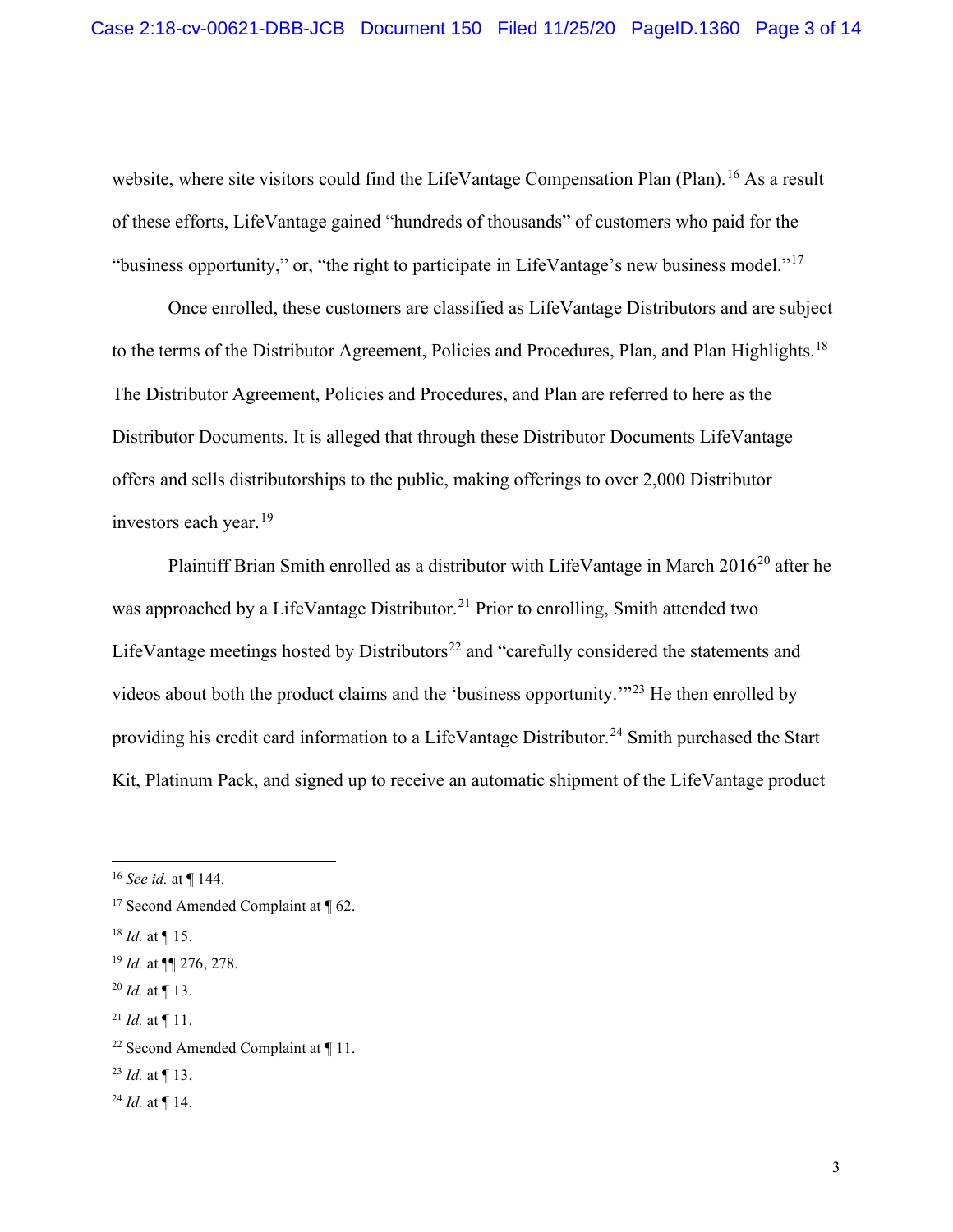"Protandim Nrf2."<sup>25</sup> He attempted to sell LifeVantage products through social media but was ultimately unsuccessful.<sup>26</sup> After eight months Smith cancelled his automatic shipment.<sup>27</sup> He lost over \$1,000 as a result of being a LifeVantage Distributor.<sup>28</sup>

Plaintiff Michael Ilardo became a distributor in February 2017 and remained a distributor until July 2018<sup>29</sup> Ilardo enrolled as a distributor after discussing the opportunity with the husband of a LifeVantage Distributor and reviewing materials on the LifeVantage website.<sup>30</sup> The husband of the LifeVantage Distributor signed up Ilardo while Ilardo was on the telephone with him.<sup>31</sup> Ilardo purchased the platinum distributor starter kit and signed up for the automatic shipment program.<sup>32</sup> He also purchased training DVDs and business cards, as well as attended other trainings and conventions.<sup>33</sup> As a result of being a LifeVantage Distributor, Ilardo lost at least \$8,000, though he received back approximately  $$1,000$  in commissions.<sup>34</sup>

Plaintiffs assert class action claims on behalf of a class of at least 200,000 Distributors in the United States and elsewhere.<sup>35</sup> Each potential class member has signed a Distribution Agreement, paid money as a Distributor, and lost money as a Distributor.<sup>36</sup>

<sup>25</sup> *Id.*

- <sup>29</sup> *Id.* at ¶ 23.
- <sup>30</sup> *Id.* at ¶¶ 27–28.
- <sup>31</sup> *Id.* at ¶ 27.
- <sup>32</sup> *Id.* at ¶ 29.
- <sup>33</sup> *Id.* at ¶¶ 29, 32.

- <sup>35</sup> *Id.* at ¶ 243.
- <sup>36</sup> *Id.* at ¶ 244.

<sup>26</sup> *Id.* at ¶ 16.

<sup>27</sup> *Id.* at ¶ 17.

<sup>28</sup> Second Amended Complaint at ¶¶ 22, 259.

<sup>34</sup> Second Amended Complaint at ¶¶ 36, 259.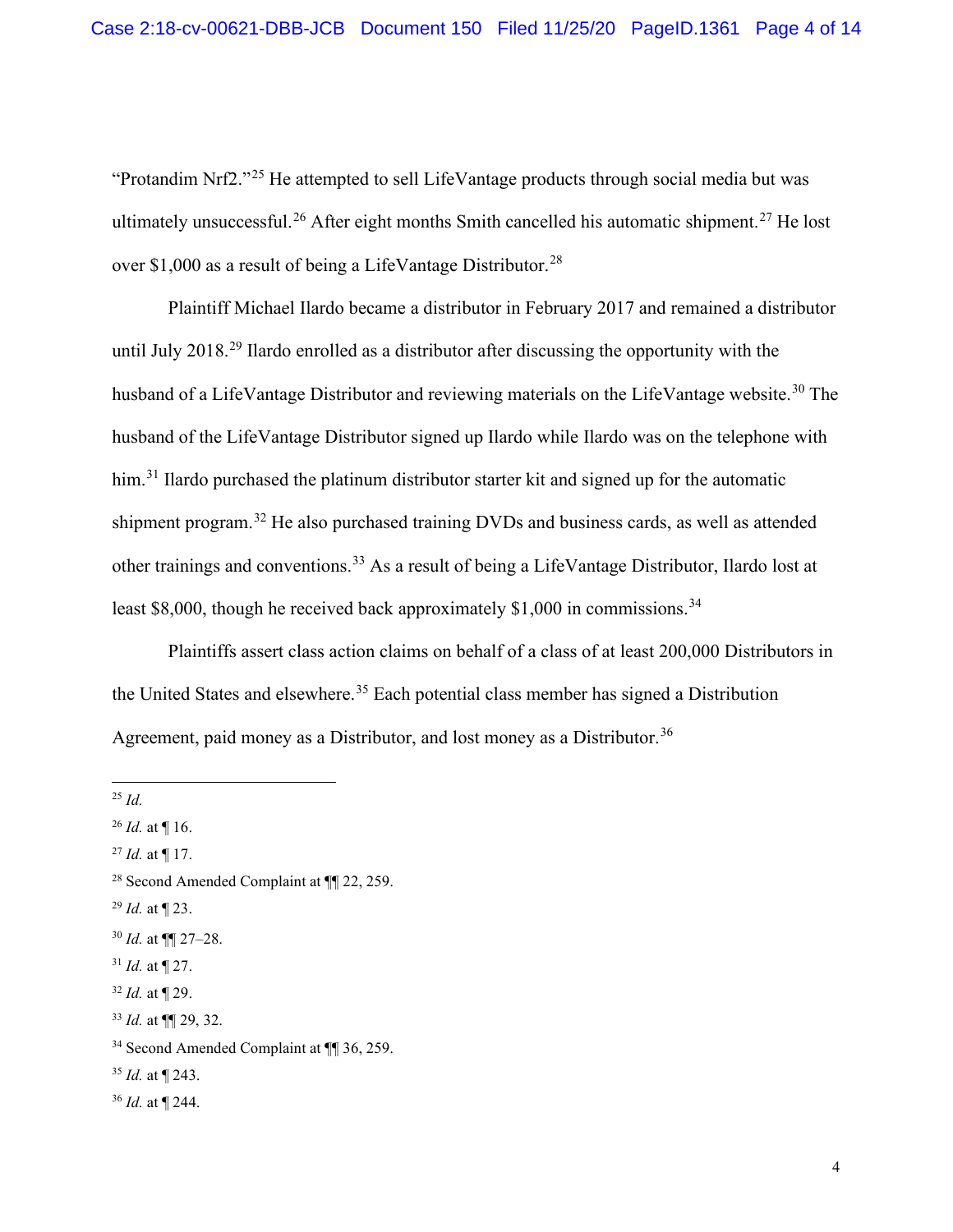Smith first sued Defendants in January of 2018 in the District of Connecticut.<sup>37</sup> The case was then transferred to the District of Utah.<sup>38</sup> On September 20, 2018, Plaintiffs filed an Amended Complaint adding Ilardo as a plaintiff.<sup>39</sup> Defendants then moved to dismiss the Amended Complaint.<sup>40</sup> The court granted Defendants' request in part, and denied it in part,<sup>41</sup> giving Plaintiffs leave to amend.<sup>42</sup> As a result, Plaintiffs filed the Second Amended Complaint. In the Second Amended Complaint Plaintiffs assert three causes of action: (1) violation of Section 10(b) of the Securities Exchange Act and rule 10b-5, 17 C.F.R. § 240.10b-5; (2) violation of 15 U.S.C.  $\S 77l(a)(1)$  and (2); and (3) unjust enrichment. Defendants move to dismiss the second and third causes of action. 43

## **LEGAL STANDARD**

Dismissal is appropriate under Federal Rule of Civil Procedure 12(b)(6) when the complaint, standing alone, is legally insufficient to state a claim on which relief may be granted.<sup>44</sup> Each cause of action must be supported by enough sufficient, well-pleaded facts to be plausible on its face.<sup>45</sup> In reviewing a complaint on a Rule  $12(b)(6)$  motion to dismiss, factual allegations are accepted as true and reasonable inferences are drawn in a light most favorable to

<sup>37</sup> *See* Complaint, ECF No. 1, filed January 24, 2018.

<sup>38</sup> ECF No. 58, filed August 6, 2018.

<sup>39</sup> Amended Complaint, ECF No. 75, filed September 20, 2018.

<sup>40</sup> Defendants' Motion to Dismiss the First Amended Class Action Complaint, ECF No. 94, filed November 5, 2018.

<sup>&</sup>lt;sup>41</sup> Memorandum Decision and Order Granting in Part and Denying in Part [94] Motion to Dismiss, ECF. No. 106, filed December 5, 2019.

<sup>42</sup> *See id.*

<sup>43</sup> Motion to Dismiss at 2.

<sup>44</sup> Fed. R. Civ. P. 12(b)(6); *see Sutton v. Utah State Sch. for the Deaf & Blind*, 173 F.3d 1226, 1236 (10th Cir. 1999). <sup>45</sup> *Bell Atl. Corp. v. Twombly*, 550 U.S. 544, 570 (2007).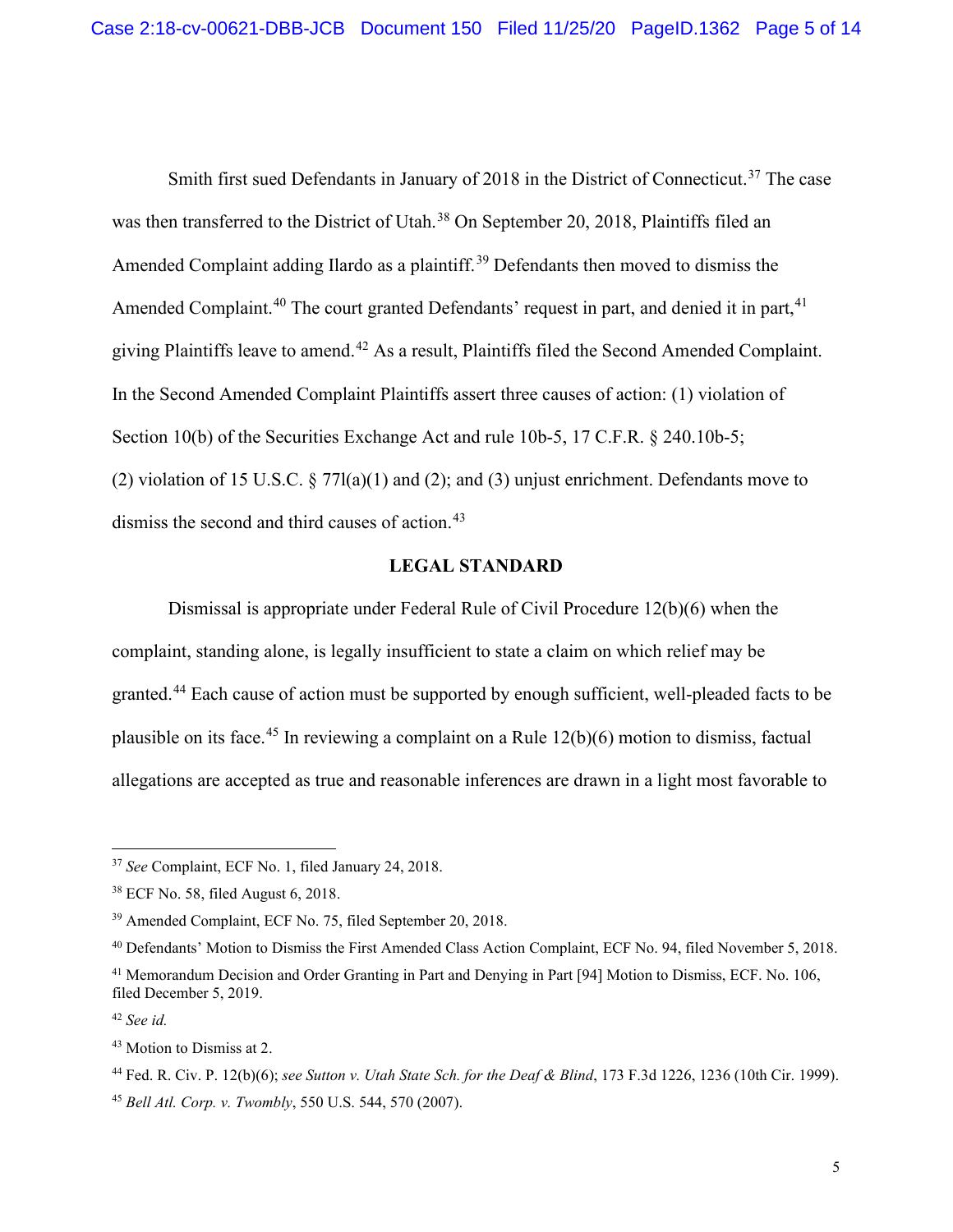the plaintiff.<sup>46</sup> However, "assertions devoid of factual allegations" that are nothing more than "conclusory" or "formulaic recitation[s]" of the law are disregarded.<sup>47</sup>

#### **DISCUSSION**

Defendants move to dismiss counts two and three of Plaintiffs' Second Amended Complaint. Count two alleges violations of the Securities Exchange Act of 1933 (Securities Act), specifically violation of 15 U.S.C.  $\S 77l(a)(1)$  and (2).<sup>48</sup> Count three alleges unjust enrichment.<sup>49</sup>

# **I. Plaintiffs' Claim Under 15 U.S.C. § 77l(a)(1) is Time-Barred**

Plaintiffs assert that Defendants violated 15 U.S.C. § 77l(a)(1),<sup>50</sup> which is referred to as Section 12(1) of the Securities Act. Liability may arise under Section 12(1) when an issuer sells or offers to sell an unregistered security to the public through a prospectus or otherwise.<sup>51</sup> Section 12(1) is subject to a statute of repose found in 15 U.S.C. § 77m, which is referred to as Section 13. The statute of repose provides in relevant part, "In no event shall any such action be brought to enforce a liability created under [Section 12(1)] more than three years after the security was bona fide offered to the public."<sup>52</sup>

The parties disagree over the meaning of the phrase "bona fide offered to the public." Defendants contend that a security is "bona fide offered to the public" when it is first offered to

<sup>46</sup> *GFF Corp. v. Associated Wholesale Grocers, Inc.*, 130 F.3d 1381, 1384 (10th Cir. 1997).

<sup>47</sup> *Ashcroft v. Iqbal*, 556 U.S. 662, 678, 681 (2009).

<sup>48</sup> Second Amended Complaint at ¶¶ 275–89.

<sup>49</sup> *Id.* at ¶¶ 345–49.

<sup>50</sup> *Id.* at ¶¶ 276–83.

<sup>51</sup> 15 U.S.C. § 77l(a)(1); *see also id.* § 77e.

<sup>52</sup> *Id.* § 77m.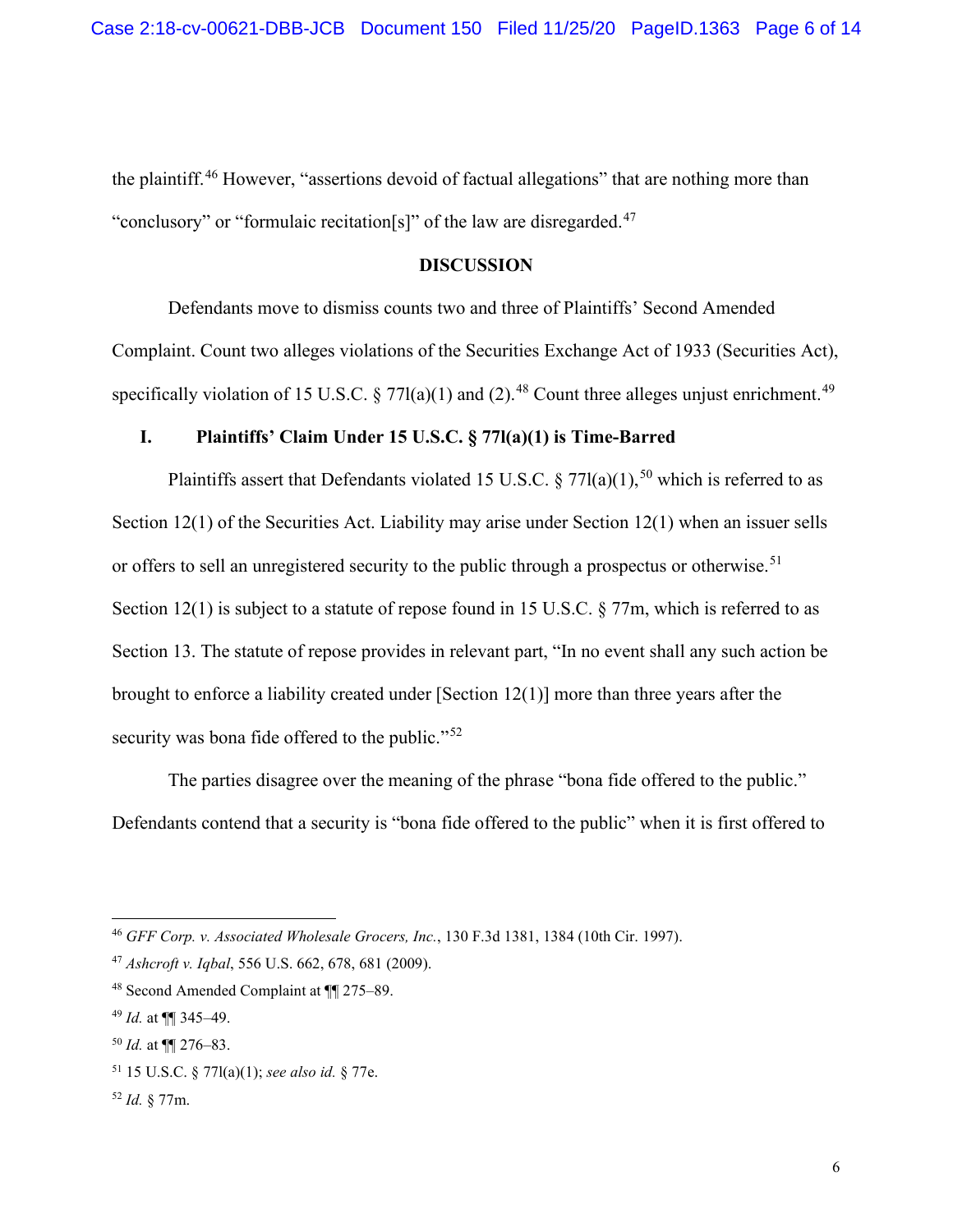the public.<sup>53</sup> This interpretation presents a statute-of-repose issue because the securities at issue here were first offered to the public in late 2008 or early 2009.<sup>54</sup> For their part, Plaintiffs contend that a security is "bona fide offered to the public" when the security was last offered to the public.<sup>55</sup> Under Plaintiffs' interpretation, there is no issue with the statute of repose because the securities at issue continue to be offered to the public.<sup>56</sup>

The court determines that the "first offered" interpretation applies. This interpretation is in line with the "vast majority of courts"<sup>57</sup> and with the purpose of statutes of repose.<sup>58</sup> A statute of repose "acts to define temporally the right to initiate suit against a defendant after a legislatively determined time period" and "is not a limitation of a plaintiff's remedy, but rather defines the right involved in terms of the time allowed to bring suit."<sup>59</sup> A statute of repose provides "an easily ascertainable and certain date for the quieting of litigation."<sup>60</sup> Indeed, "a repose period can run to completion even before injury has occurred to a potential plaintiff, extinguishing a cause of action before it even accrues,"<sup>61</sup> which is the circumstance in this matter.

<sup>59</sup> *Id.*

<sup>60</sup> *Id.* at 104.

<sup>61</sup> *Id.* at 102.

<sup>&</sup>lt;sup>53</sup> Defendants' Reply in Support of Partial Motion to Dismiss the Second Amended Class Action Complaint (Reply) at 5–6, ECF No. 124, filed March 17, 2020.

<sup>54</sup> *See* Motion to Dismiss at 6–7; Reply at 5; *see also* Second Amended Complaint at ¶ 59.

<sup>55</sup> Plaintiffs' Response in Opposition to Defendants' Partial Motion to Dismiss the Second Amended Class Action Complaint (Opposition), at 8–10, ECF No. 122, filed March 3, 2020.

<sup>56</sup> *See id.* at 8–9.

<sup>57</sup> *P. Stolz Family P'ship L.P. v. Daum*, 355 F.3d 92, 100 (2d Cir. 2004) (collecting cases).

<sup>58</sup> *Id.* at 102.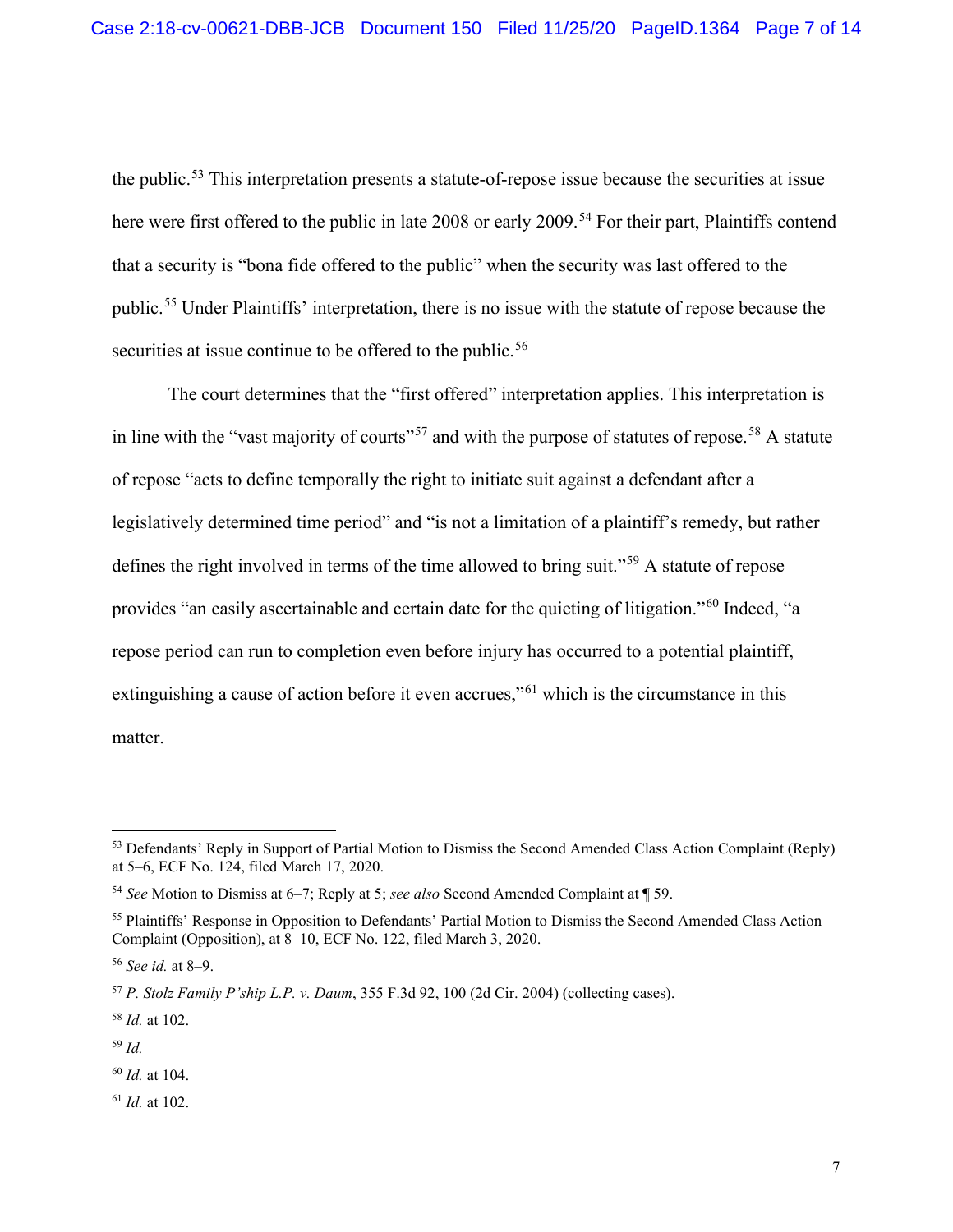In *P. Stolz Family Partnership L.P. v. Daum*, the Second Circuit engaged in a rigorous analysis of the two interpretations of "bona fide offered to the public," determining that the "first offered" interpretation was the better of the two in an opinion the Fourth Circuit later acknowledged as "the leading authority on the term 'bona fide offered to the public' in  $\S$  13."<sup>62</sup> In *P. Stolz*, the Second Circuit reasoned that the "first offered" approach results in "treating the same language in the same statutory section consistently" and in unregistered securities being treated the same way as registered securities, which avoids the outcome of a purchaser of unregistered securities being given "greater protection from the repose period than a purchaser of registered securities."<sup>63</sup> The statute of repose for registered securities that have a registration statement with false or misleading facts is triggered when the security is "bona fide offered to the public," which means the effective date of the registration statement.<sup>64</sup> The "first offered" approach uses similar timing for unregistered securities—the date that the security was first genuinely offered to the public—with the result that both registered and unregistered securities are subject to the same time frame for quieting litigation.

Applying the first offered approach to the facts here, Plaintiffs' Section 12(1) claim is time-barred. Plaintiffs allege that starting in late 2008 or 2009 LifeVantage shifted to the multilevel marketing model,<sup>65</sup> which is the platform through which it offered the

<sup>62</sup> *Yates v. Mun. Mortg. & Equity, LLC*, 744 F.3d 874, 896 (4th Cir. 2014).

<sup>63</sup> *P. Stolz*, 355 F.3d at 104–05.

<sup>64</sup> *Id.*

<sup>65</sup> Second Amended Complaint at ¶ 59.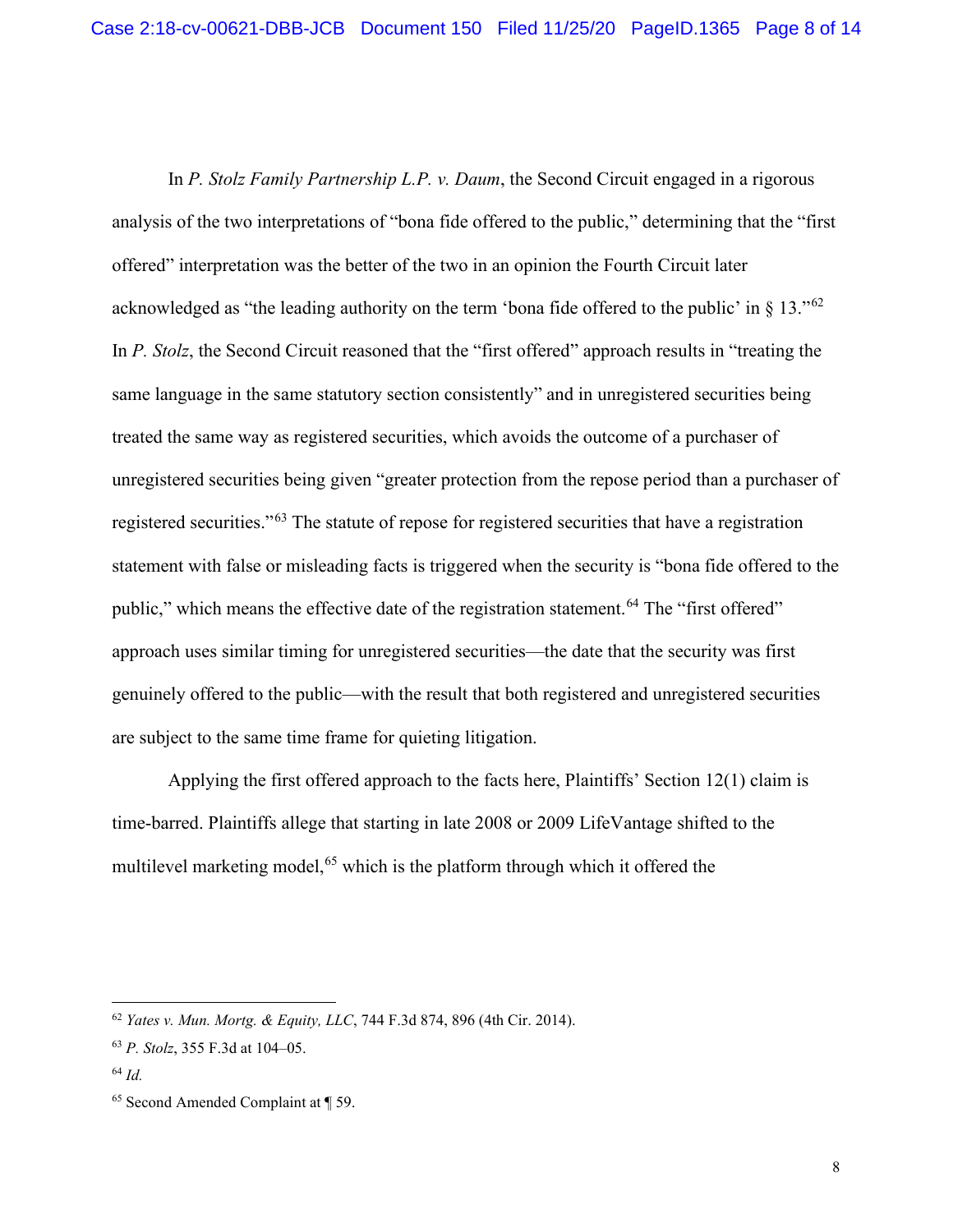distributorships.<sup>66</sup> Plaintiffs first filed their complaint on January 24, 2018,<sup>67</sup> approximately eleven years after the distributorships were first offered to the public. Eleven years exceeds the three-year statute of repose and Plaintiffs' Section 12(1) claim is thus time-barred. Defendants' motion to dismiss is granted with respect to Plaintiffs' Section 12(1) claim.

## **II. Plaintiffs Sufficiently Pled a Claim Under 15 U.S.C. § 77l(a)(2)**

Plaintiffs allege Defendants violated 15 U.S.C.  $\S 77l(a)(2)$ , <sup>68</sup> which is referred to as Section 12(2) of the Securities Act. Liability arises under Section 12(2), when an issuer sells or offers to sell a security that misstates or omits a material fact by means of a prospectus or oral communication.<sup>69</sup> The United States Supreme Court determined that Section 12(2) liability is limited to public offerings.<sup>70</sup> To maintain a Section 12(2) claim Plaintiffs must allege a public offering through a prospectus.

Defendants argue that Plaintiffs failed to plead facts demonstrating that the Distributor Documents are indeed a prospectus.<sup>71</sup> They also contend that Plaintiffs have not plausibly alleged a public offering.<sup>72</sup> Plaintiffs respond that the Distributor Documents meet the definition of prospectus, and that they have plausibly alleged a public offering based on the number of

<sup>72</sup> *Id.*

<sup>66</sup> *See id.* at ¶ 38.

<sup>67</sup> *See generally* Complaint.

<sup>68</sup> Second Amended Complaint at ¶¶ 284–89.

<sup>69</sup> 15 U.S.C. § 77l(a)(2).

<sup>70</sup> *Gustafson v. Alloyd Co.*, 513 U.S. 561, 577–78 (1995).

 $71$  Motion to Dismiss at 5–6.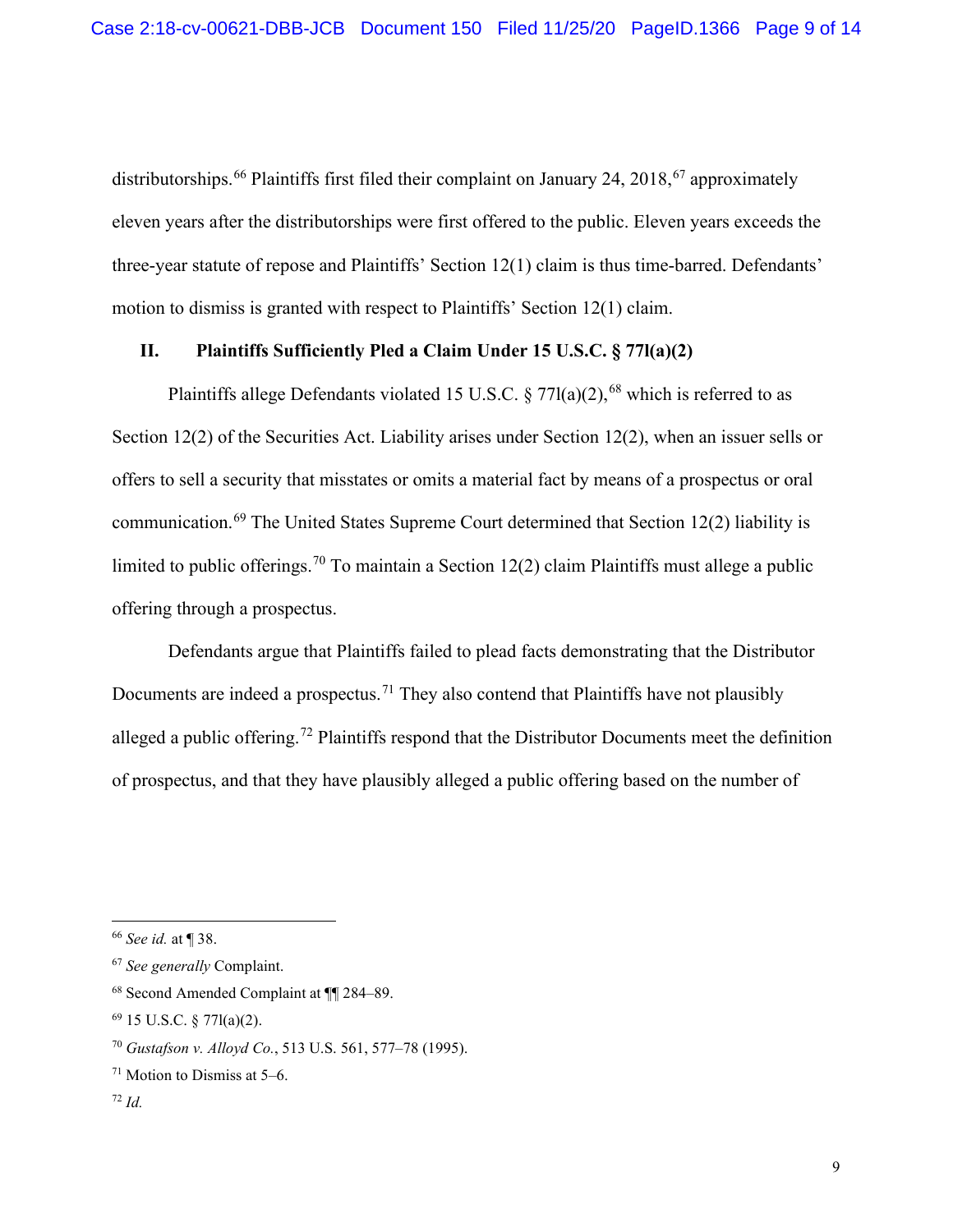offerees, the offerees' sophistication level, the public manner in which LifeVantage solicited offerees, and the relationship between LifeVantage and the offerees.<sup>73</sup>

A "prospectus" "refers to a document soliciting the public to acquire securities."<sup>74</sup> Plaintiffs' Second Amended Complaint contains factual allegations that plausibly identify a prospectus. The Distributor Documents are comprised of the Distributor Agreement, Policies and Procedures, and the Plan.<sup>75</sup> The Distributor Documents were used to offer the distributorships to the public, including Plaintiffs and the proposed class.<sup>76</sup> Thus Plaintiffs have sufficiently alleged the existence of a prospectus for pleading purposes.

To determine whether an offering is public, the Tenth Circuit instructs courts to "focus on such factors as: (1) the number of offerees; (2) the sophistication of the offerees, including their access to the type of information that would be contained in a registration statement; and (3) the manner of the offering."<sup>77</sup>

Here, Plaintiffs sufficiently allege the public nature of the offerings for pleading purposes. To the first factor, Plaintiffs allege that "offerings were publicly made to over 2,000 Distributor investors each year"<sup>78</sup> and that LifeVantage "sold tens of thousands of distribution

<sup>73</sup> Opposition at 2–7.

<sup>74</sup> *Gustafson*, 513 U.S. at 574.

<sup>75</sup> Second Amended Complaint at ¶ 15.

<sup>76</sup> *See id.* at ¶¶ 15 ("The Distributor Agreement, Policies and Procedures ('P&P'), Plan, and Plan Highlights . . . were standard documents that LifeVantage used to classify buyers as Distributors and impose terms on their distribution business.), 128 (alleging that the Distributor Documents were "disclosed to potential Distributors"), 253 (alleging that the Distributor Documents comprised the "distribution interest purchased by the Named Plaintiffs and the Class"), 278 (alleging the Distributor Documents as the distribution interest purchased by Named Plaintiffs and the Class), 285 (alleging that the Named Plaintiffs and the Class received the Distributor Documents).

<sup>77</sup> *U.S. v. Arutunoff*, 1 F.3d 1112, 1118 (10th Cir. 1993).

<sup>78</sup> Second Amended Complaint at ¶ 276.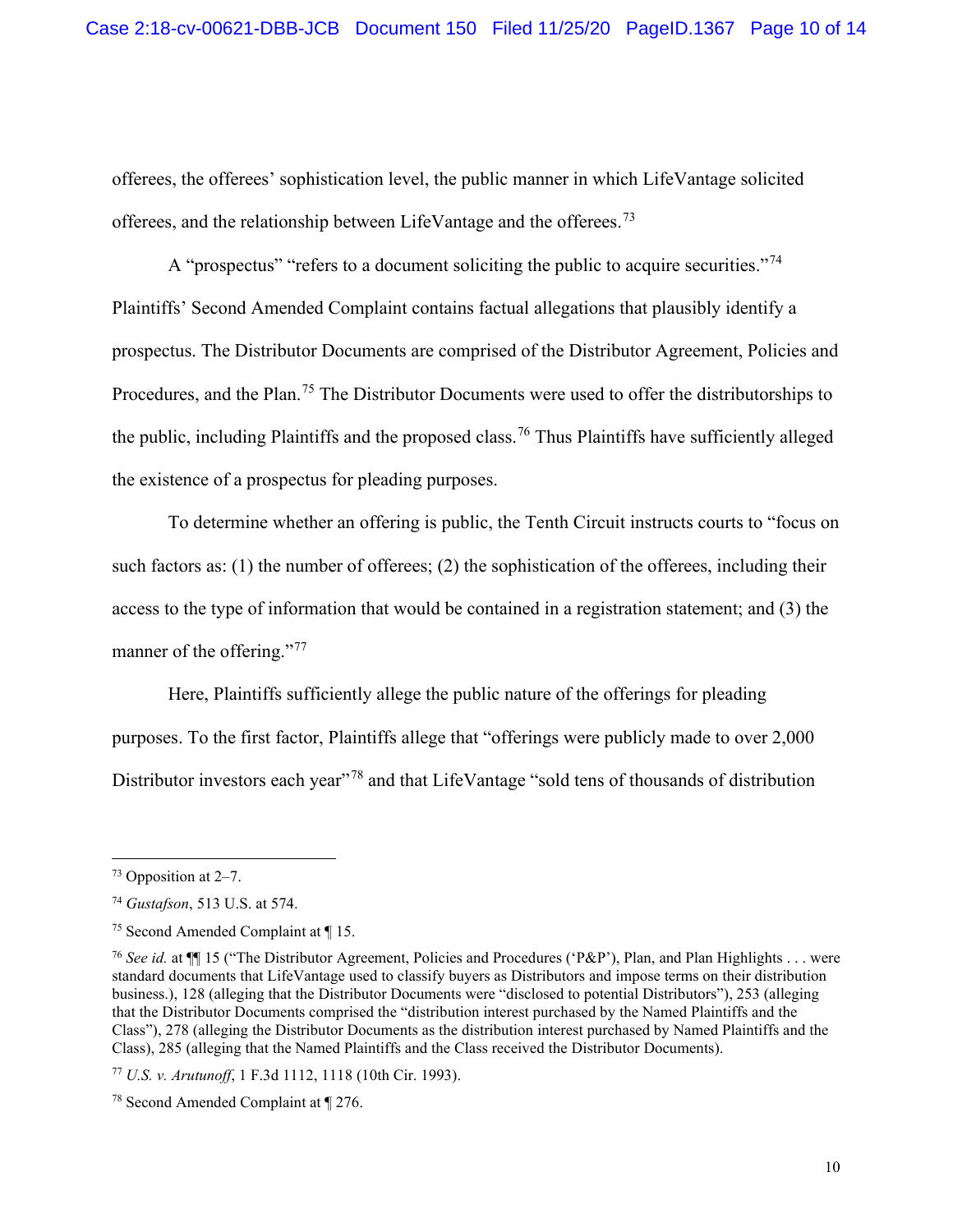interests each year at issue."<sup>79</sup> To the second factor, Plaintiffs allege that LifeVantage sold to "duped and unsophisticated investor-Distributors,"<sup>80</sup> that LifeVantage worked to attract "unsophisticated Distributors,"<sup>81</sup> and that the scheme targeted "unsophisticated investors."<sup>82</sup> To the third and final factor, Plaintiffs allege that Distributors made offerings at conferences and presentations attended by other Distributors and potential Distributors,<sup>83</sup> by posting information about distributorships on the internet,  $84$  and by selling or offering to sell distributorships "through interstate commerce or the mails."<sup>85</sup> In sum, the Second Amended Complaint alleges sufficient facts that there was a public offering through a prospectus.

Because Plaintiffs have alleged a public offering through a prospectus, their Section 12(2) claim survives the motion to dismiss. Defendants' motion to dismiss is denied with respect to Plaintiffs' Section 12(2) claim.

# **III. Plaintiffs Failed to State a Claim for Unjust Enrichment**

A plaintiff may recover for unjust enrichment when a defendant has (1) received a benefit, (2) appreciated or had knowledge of this benefit, and (3) retained the benefit under circumstances that would make it unjust to do so.<sup>86</sup> An unjust enrichment claims seeks an

<sup>79</sup> *Id.* at ¶ 280.

<sup>80</sup> *Id.* at ¶ 4.

<sup>81</sup> *Id.* at ¶ 88.

<sup>82</sup> *Id.* at ¶ 255(a).

<sup>83</sup> *Id.* at ¶¶ 11, 30, 33, 86, 150.

<sup>84</sup> Second Amended Complaint at ¶¶ 28, 75, 143, 144, 230, 257.

<sup>85</sup> *Id.* at ¶ 278.

<sup>86</sup> *Jones v. Mackey Price Thompson & Ostler*, 2015 UT 60, ¶ 45, 355 P.3d 1000.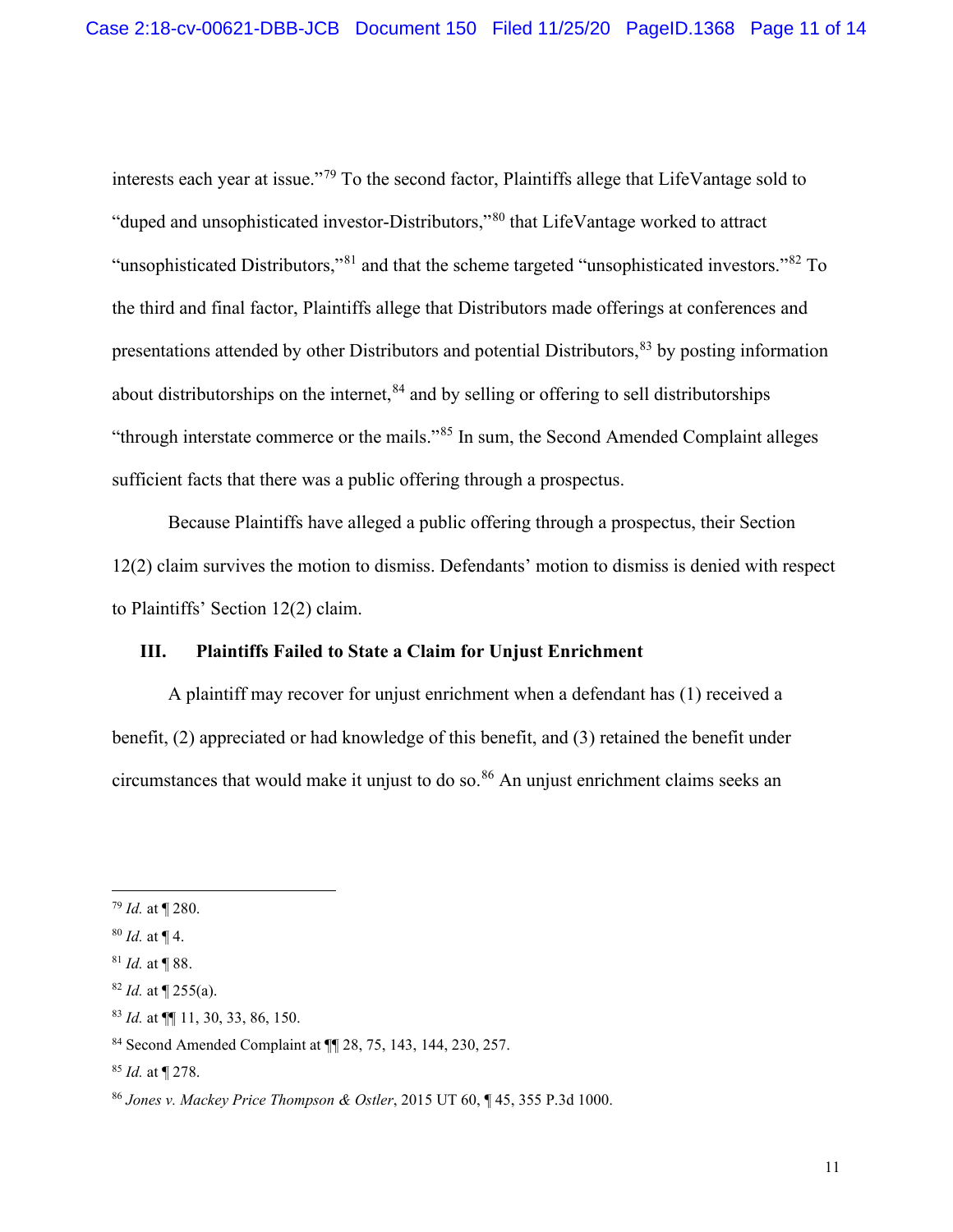equitable remedy.<sup>87</sup> "[W]hen seeking an equitable remedy, a plaintiff must affirmatively show a lack of an adequate remedy at law on the face of the pleading."<sup>88</sup>

In *Arnson v. My Investing Place, LLC*, <sup>89</sup> the court dismissed the plaintiffs' unjust enrichment claim, in part, because the plaintiffs failed to affirmatively plead the lack of an adequate remedy at law.<sup>90</sup> Similarly, in *Thorpe v. Washington City*, the Utah Court of Appeals affirmed the district court's "refusal to fashion an adequate remedy" for the plaintiff because the plaintiff's complaint "wholly fail[ed] to allege the lack of an adequate legal remedy."<sup>91</sup> As in those two cases, here, Plaintiffs' claim for unjust enrichment fails because Plaintiffs did not allege the lack of an adequate remedy at law in their Second Amended Complaint.<sup>92</sup>

Moreover, where there is "an enforceable contract governing the rights and obligations of the parties" a plaintiff cannot maintain a claim for unjust enrichment.<sup>93</sup> Plaintiffs do not deny the existence of a contract with LifeVantage or dispute that the contract is enforceable.<sup>94</sup>

With respect to Jensen, Plaintiffs allege that he is the Chief Executive Officer and "public face" of LifeVantage and thus involved in promoting LifeVantage through social media and

<sup>93</sup> *Shurtliff v. Wells Fargo Bank*, No. 1:10-cv-165, 2010 WL 4609307, at \*4 (D. Utah Nov. 5., 2010).

<sup>87</sup> *Thorpe v. Washington City*, 2010 UT App 297, ¶ 27, 243 P.3d 500.

<sup>88</sup> *Id.* at ¶ 28 (citation and internal quotation marks omitted); *see also Arnson v. My Investing Place, LLC*, No: 2:12 cv-865, 2013 WL 5724048, at \*6 (D. Utah Oct. 21, 2013).

<sup>89</sup> 2013 WL 5724048.

<sup>90</sup> *Id.* at \*6.

<sup>91</sup> *Thorpe*, 2010 UT App 297, ¶ 29.

 $92$  Plaintiffs also argue that they pled unjust enrichment in the alternative. However, the court could find nowhere in the Second Amended Complaint anything indicating this pleading was in the alternative.

<sup>94</sup> *See* Opposition at 13; *see also* Second Amended Complaint at ¶¶ 12–13, 25–28.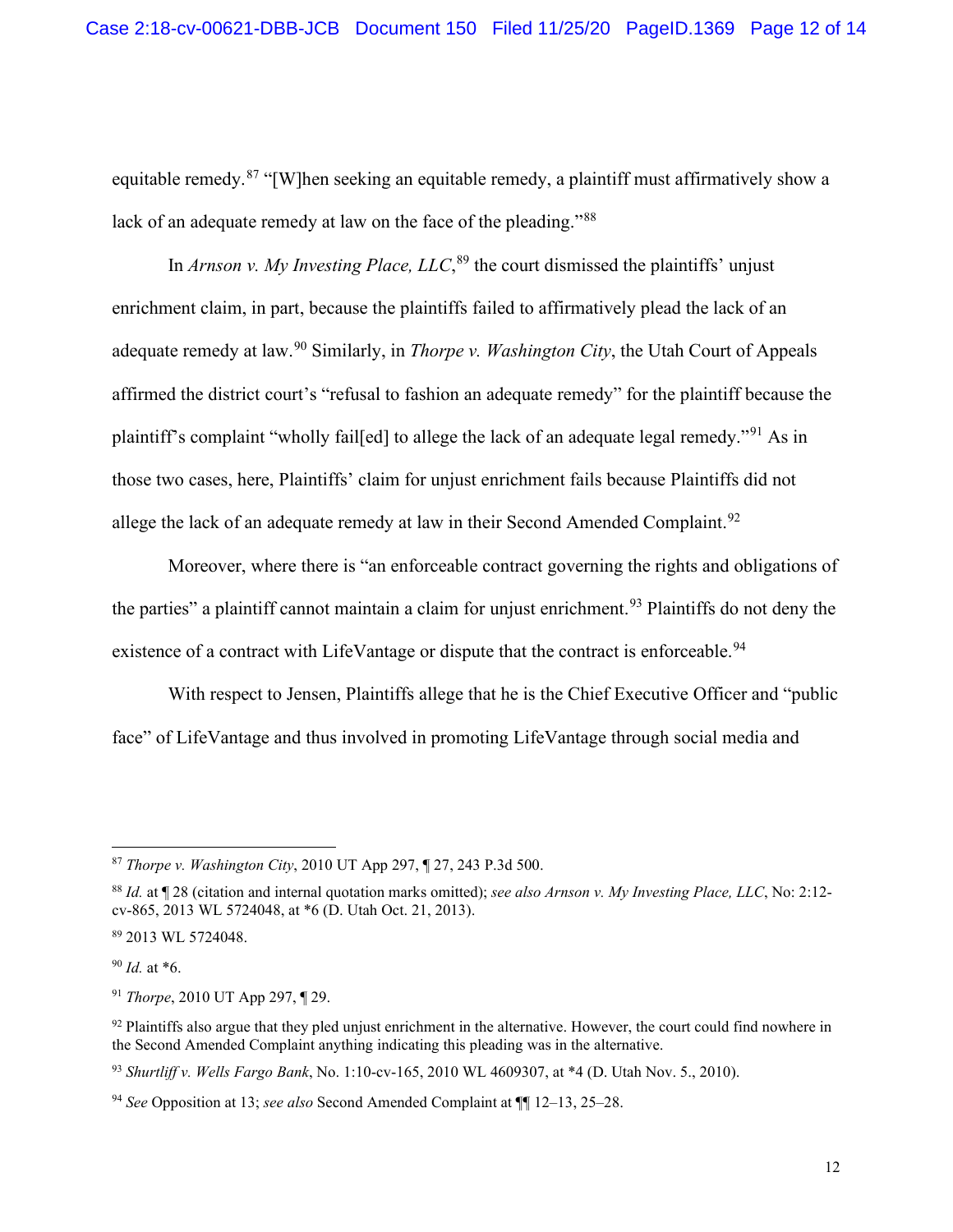conventions.<sup>95</sup> They also allege that Jensen knew that Distributors were "doomed to lose money" and that Distributors often ceased being Distributors not long after enrollment.<sup>96</sup> Plaintiffs further contend that a "reasonable inference in favor of Plaintiffs and the Class is that Jensen is paid from the money LifeVantage generates from its Distributors."<sup>97</sup> These statements do not plausibly state a claim for unjust enrichment. Plaintiffs allege that they purchased products and a distributorship from LifeVantage, not Jensen. Simply alleging that Jensen is paid by LifeVantage—an allegation which would be true for every corporate officer, director, and, indeed, every employee of the company—is not enough. Moreover, Plaintiffs failed to supply any binding case law suggesting that they could sustain this claim under similar facts. Thus the unjust enrichment claim is dismissed as to Defendant Jensen.

Because Plaintiffs have not alleged the lack of an adequate remedy at law and a contract exists between Plaintiffs and Defendant LifeVantage, Plaintiffs fail to state a claim for unjust enrichment. And because Plaintiffs do not allege that they conferred a benefit on Defendant Jensen, the claim against him fails as well. Defendants' motion to dismiss is granted with respect to Plaintiffs' unjust enrichment claim.

## **ORDER**

For the reasons stated in this Memorandum Decision and Order, Defendants' Partial Motion to Dismiss the Second Amended Class Action Complaint is GRANTED in part and

<sup>95</sup> Second Amended Complaint at ¶¶ 39, 86, 150, 154, 193, 197.

<sup>96</sup> *Id.* at ¶¶ 166, 167, 169.

<sup>&</sup>lt;sup>97</sup> Opposition at 14.